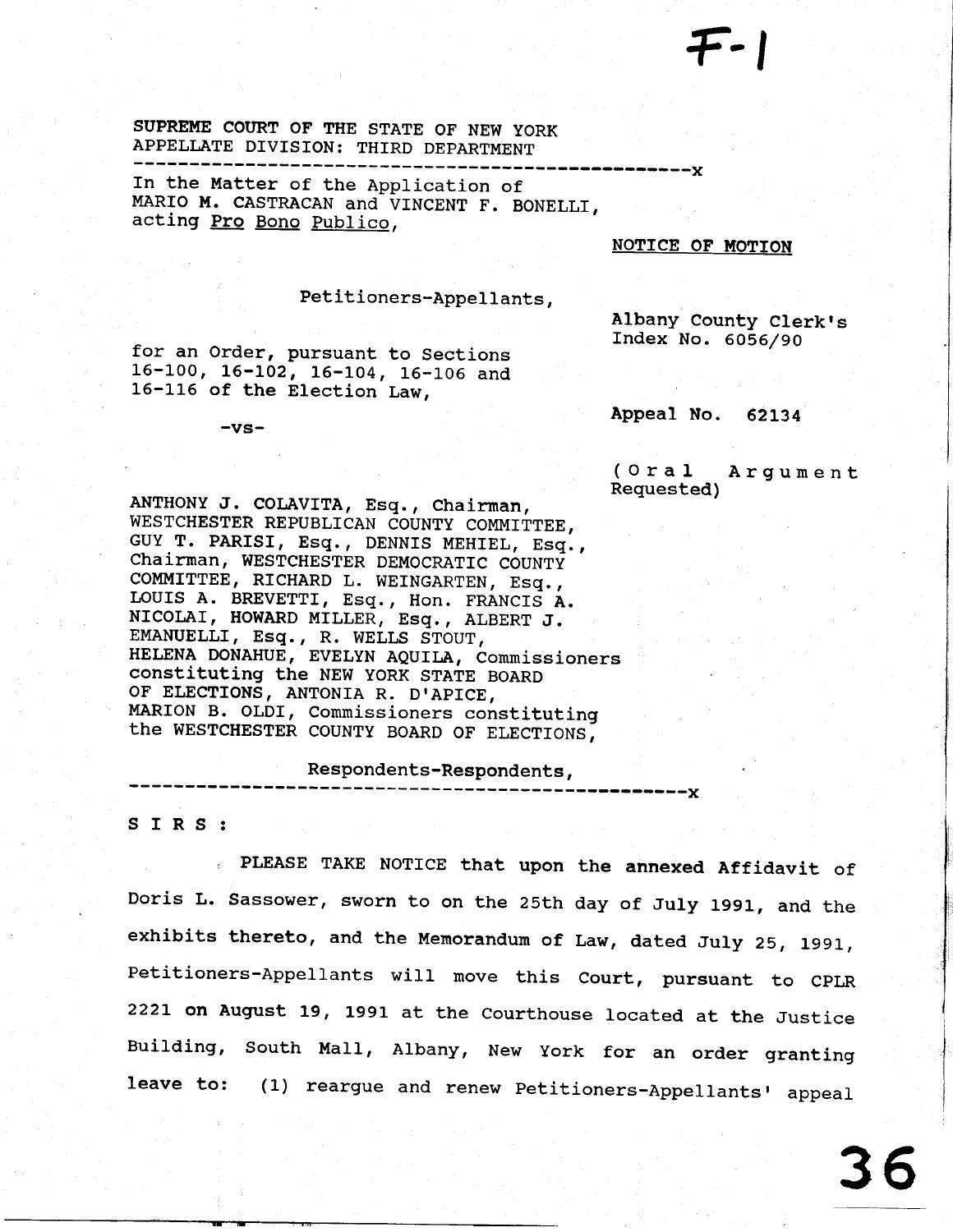in the above-captioned action from the Decision/order of the Supreme Court entered October 17, 1990, which order the Appellate Division, Third Department affirmed by Decision dated May 2, 1991 [Exhibit "A"] and Order thereon entered May 15, 1991 [Exhibit "B"]; and (2) in the event leave is granted, that the motion to reargue and renew then and there proceed and that upon such reargument and renewal, the order of this court, dated May 2, 1991 be vacated and that the Decision of Justice Kahn, entered October 17, 1991, be reversed; and (3) that all panel members who have been cross-endorsed themselves recuse themselves from these proceedings; or  $(4)$  alternatively, for permission for leave to appeal to the Court of Appeals; and (5) such other, further, and different relief as this Court deems just, proper, and equitable.

PLEASE TAKE FURTHER NOTICE that pursuant to CPLR 22L4(b) answering Affidavits, if dny, are required to be served upon the undersigned at least seven days before the return date of the motion.

Dated: Yonkers, New York July 25, 1991

> ELI VIGLIANO, Esq. Attorney for petitioners-Appellants L250 Central park Avenue P.O. Box 310 Yonkers, New York 10704 (eL4) 423-0732

TO:

John Cianpo1i, Esq. Attorney for N.y. State Board of Elections One Commerce plaza P.O. Box 4 Albany, New york 12260

3 7